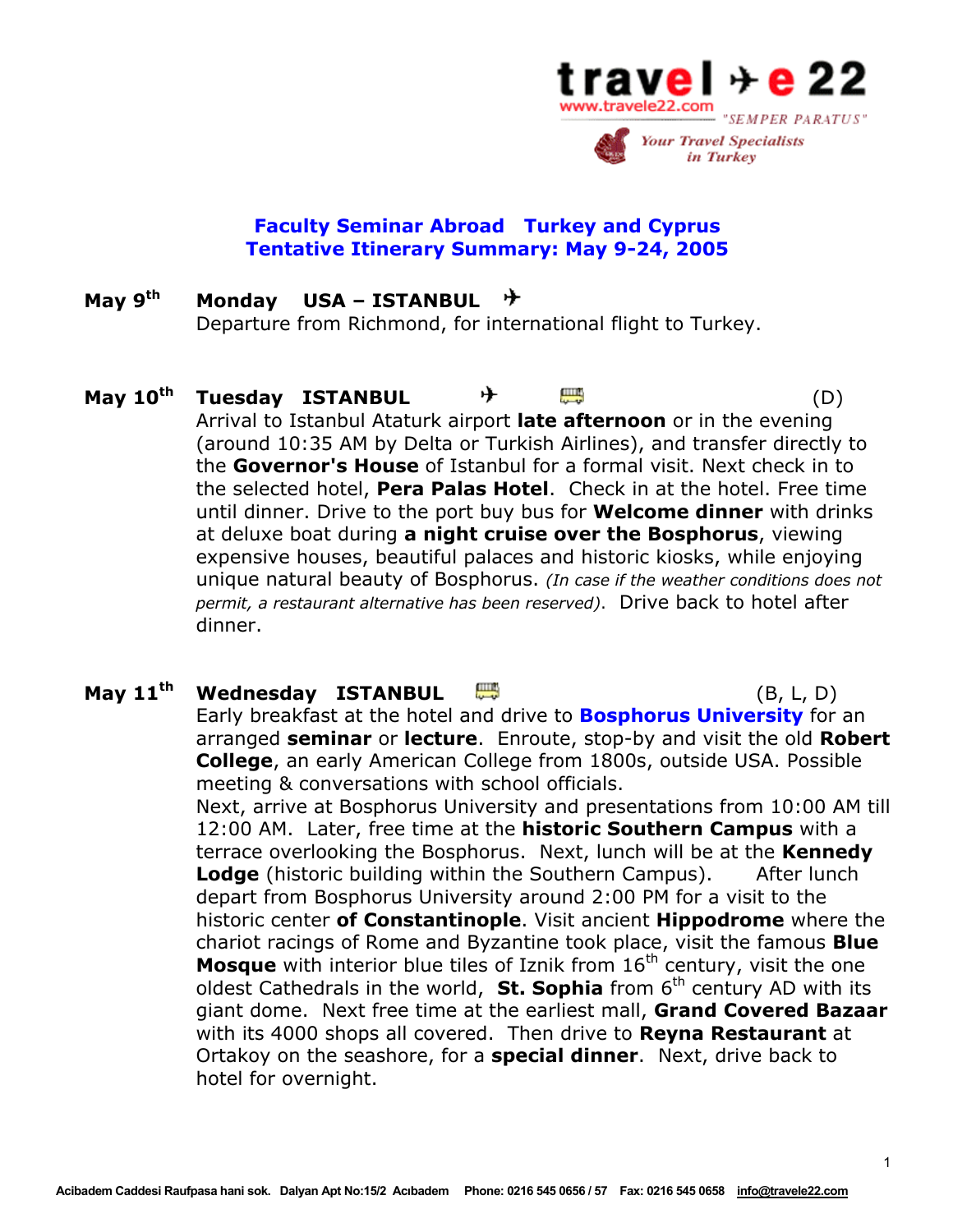

# **May 12th Thursday ISTANBUL** (B, L, D)

 Early breakfast at the hotel. Then drive to **Sabancı University** (top private university in Istanbul), for a visit & possible lecture. Lunch will be arranged at the university. In the evening, drive back to city center (Taksim Square, where hotels are located), and visit **Beyoglu (Istiklal Street)**. A pedestrian street by the ancient name PERA, a guided walking tour of **Pera**, where the word "**perambulating**" comes from. Social and nightlife center of Istanbul for locals as well as shopping. Might visit old Christian Churches along. The surprise of the evening before dinner is entrance into one of the oldest **Turkish Baths** in Istanbul from the Ottoman Ages, **Galatasaray Hamam**. Must try the Turkish Massage while enjoying traditional steam-bath. Dinner at the same area, **Haci Baba Restaurant**, famous with its unique Ottoman dishes. Return back to hotel by walking. Overnight at the hotel

# **May 13th Friday ISTANBUL** (B, L, D)

After breakfast at the hotel, drive to **Dolmabahce Palace**, last resident of Ottoman Sultans in Istanbul from 19<sup>th</sup> century. Also hosts the moaning room where our national leader Ataturk died. Next, drive to the Old City again, for a visit to the First Resident of Ottoman Sultans in Istanbul, from 15th century: famous **Topkapi Palace**. Visits include the 4 courtyards of the Palace, with the **Treasury Section** having priceless jewels, and **Harem**, section for ladies, **Kitchens** and extra-ordinary Chinese and European porcelain collections. Last court with **summer pavilions**. Lunch at **Konyali** restaurant within the last courtyard of Topkapi Palace, overlooking the Bosphorus & Golden Horn. Next drive to historic campus of **Istanbul University** for **a lecture**. Then drive back to hotel and free time until 8:00 pm. Dept. from the hotel around 8:00 pm for a special dinner at the popular restaurant on the Bosphorus shore, **Lacivert**. Overnight at the hotel.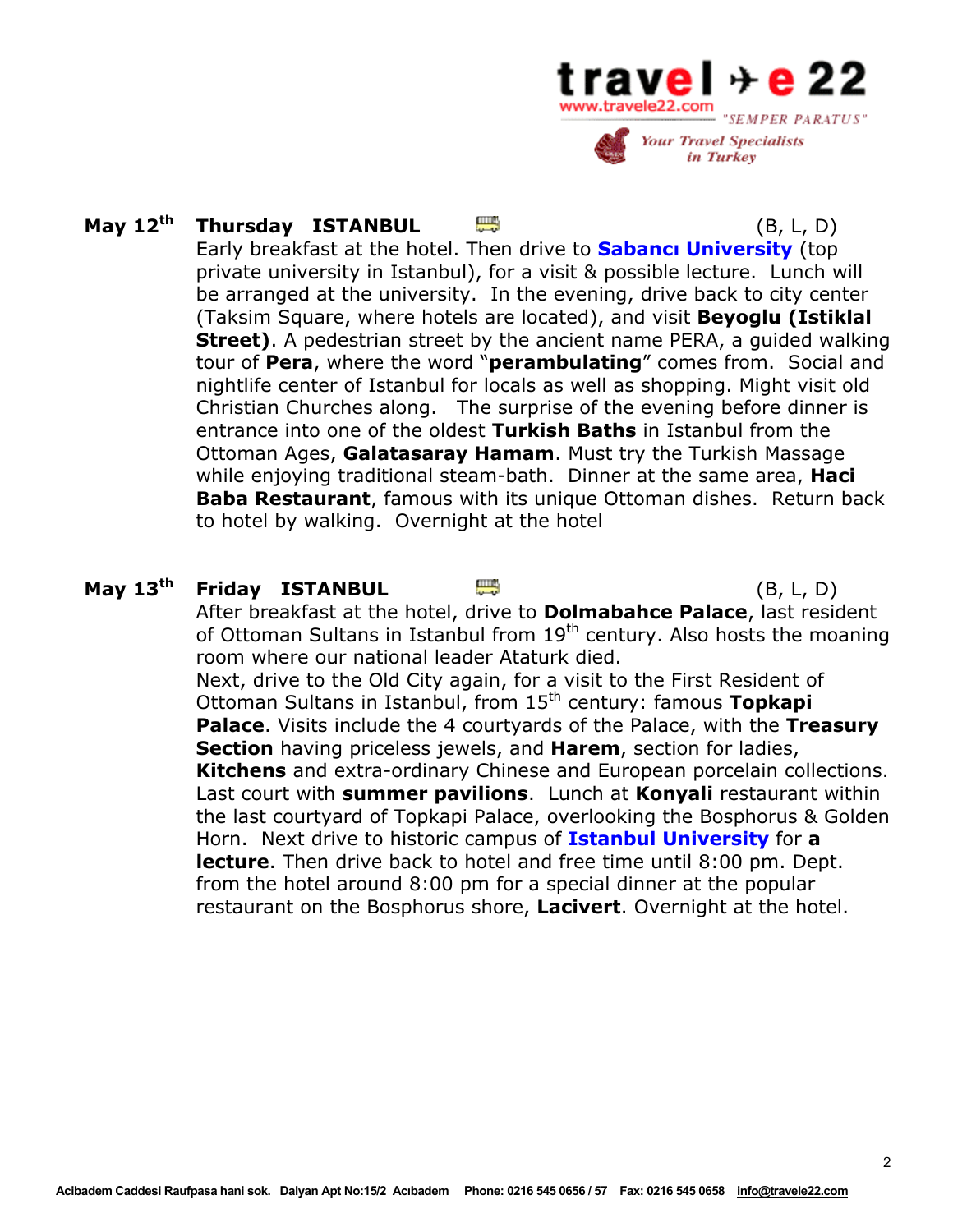

- **May 14<sup>th</sup> Saturday** ISTANBUL  **IZMIR**  $\rightarrow$   $\qquad \qquad \bullet$  (B. L. D) After breakfast at the hotel, drive to airport for a local flight from Istanbul to **Izmir**. Drive to the **Ege University State Music Conservatory** for a half day **Seminar & Workshop** arranged by the **Faculty of State Music & Folk Dances**. Seminar ends with a **professional dance show** of faculty students. Lunch will be at the school. Next drive to ancient **Pergamon** (one-hour drive) and visit the Acropolis and ruins of an ancient hospital at **Asklepion**. Next, return to Izmir city center, visit the **Konak Square** and Kordon Strip for a walk. Check-in at the hotel and free time until dinner. Dinner will be at a selected **famous fish** restaurant. Return back to hotel after dinner.
- **May 15th Sunday** IZMIR - **KUSADASI** (B, L, D) After breakfast at the hotel, drive to Kusadasi where we visit the best preserved ancient Greco-Roman city in the world, **Ephesus**. Marble Streets, **Temple of Hadrian**, ancient **Library of Celsius** and the magnificent **Roman Theater** are among the highlights to visit. Next visit the Last abode of Virgin Marry, **the House of Virgin Marry**. After lunch at a local restaurant, visit the **Museum of Ephesus** with collections of ancient masterpieces from the ruins of Ephesus. After a visit to an early Byzantine Cathedral, **St. John's Church**.Dinner & Overnight at a local 5-star or 4-star hotel in Kusadasi.
- **May 16<sup>th</sup> Monday** KUSADASI **PAMUKKALE**  $\mathbb{R}^n$  (B, L, D) After breakfast at the hotel, drive to **Pamukkale.** Visit **Pamukkale University**, for a **lecture**. Then, on the way to Pamukkale, we will have a **village visit** to a village very closed to Pamukkale. Next, arrive to Pamukkale and visit the ancient city **Hierapolis**. Used to be the center of health and medical practices due to thermal waters that covered a large area in white color. Walking on these world-wonder white terraces. Thermal water pools exist at the hotel of stay. Dinner & overnight at the hotel.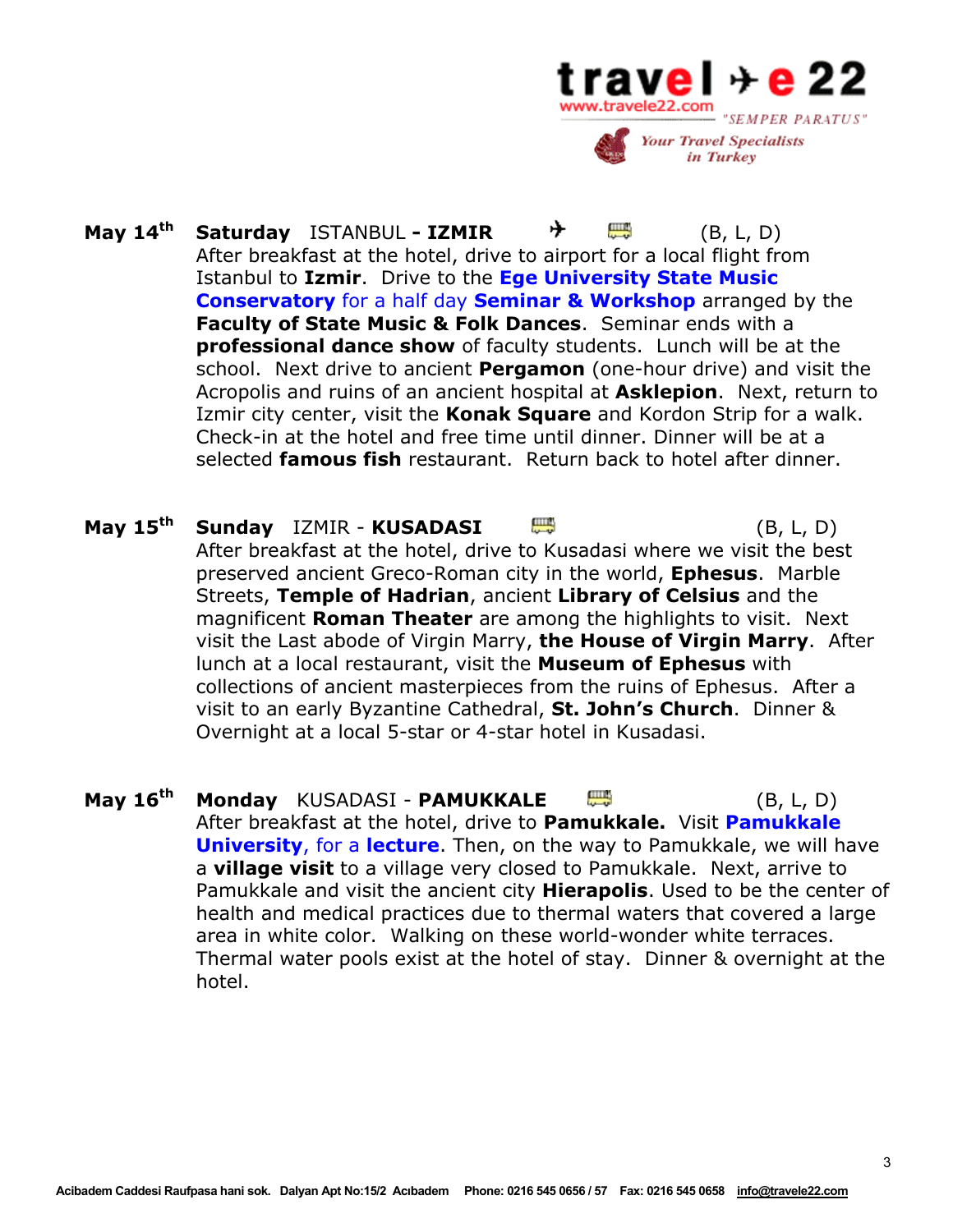

- **May 17th Tuesday** PAMUKKALE - **KONYA** (B, L, D) After breakfast at the hotel, drive to on the same route of the ancient **Silk Road**, to **Konya** *(4 hours drive)*, center of Religious Sect **MEVLEVI**. Dedicated followers of historic leader, **MEVLANA** are called Dervishes. Their specific dance to reach the light of God, gives them the name **Whirling Dervishes**. Visit the center of Whirling Dervishes and monumental tomb of Mevlana, visit Seljuk (early Turkish Empire form 12th century) Mosques and lunch at a local restaurant. A visit to **Konya Seljuk University** for a **lecture.** Check in at the hotel **Balikcilar Hotel**  (located in the center, right next to Mevlana Mausoleum) in Konya. Special **Whirling Dervish Ceremony** will be provided for our group at the hotel, in the evening. Dinner & overnight at the hotel.
- **May 18th Wednesday** KONYA **CAPPADOCIA** (B, L, D) After breakfast drive to Cappadocia, arrive drive to **Kayseri** *(around 1,5 hours)* and visit **Erciyes University** for **lecture**. Authentic **village visit** next to Kayseri *(detail will be sent soon).* Next return to Cappadocia region and start visits. Visit the stone-carved dwelling complex **Zelve**. Some photo-breaks at interesting rock formations of Cappadocia. Dinner & overnight at the **Museum hotel** (a totally stone-carved unique hotel).
- **May 19th Thursday CAPPADOCIA** (B, D) After breakfast, start visits of this **lunar landscape** with natural wonder rock-formations called **Fairy Chimneys**, underground cities, stonecarved dwellings and Churches with beautiful frescoes of **early Christians**. Due to its mystic landscape, Cappadocia has been a hiding place for early Christians. Visit the churches' valley of **Goreme**, one of the many underground cities, **Kaymakli Underground City** (with 8 floors going deep into earth!). Lunch at a local restaurant, and then visit **Avanos Pottery** center. Local shopping at handicraft centers. Lots of photo-breaks during the tour. Dinner and overnight at the same hotel. *(Possible extra Balloon Ride can be arranged at early morning, at extra charge)*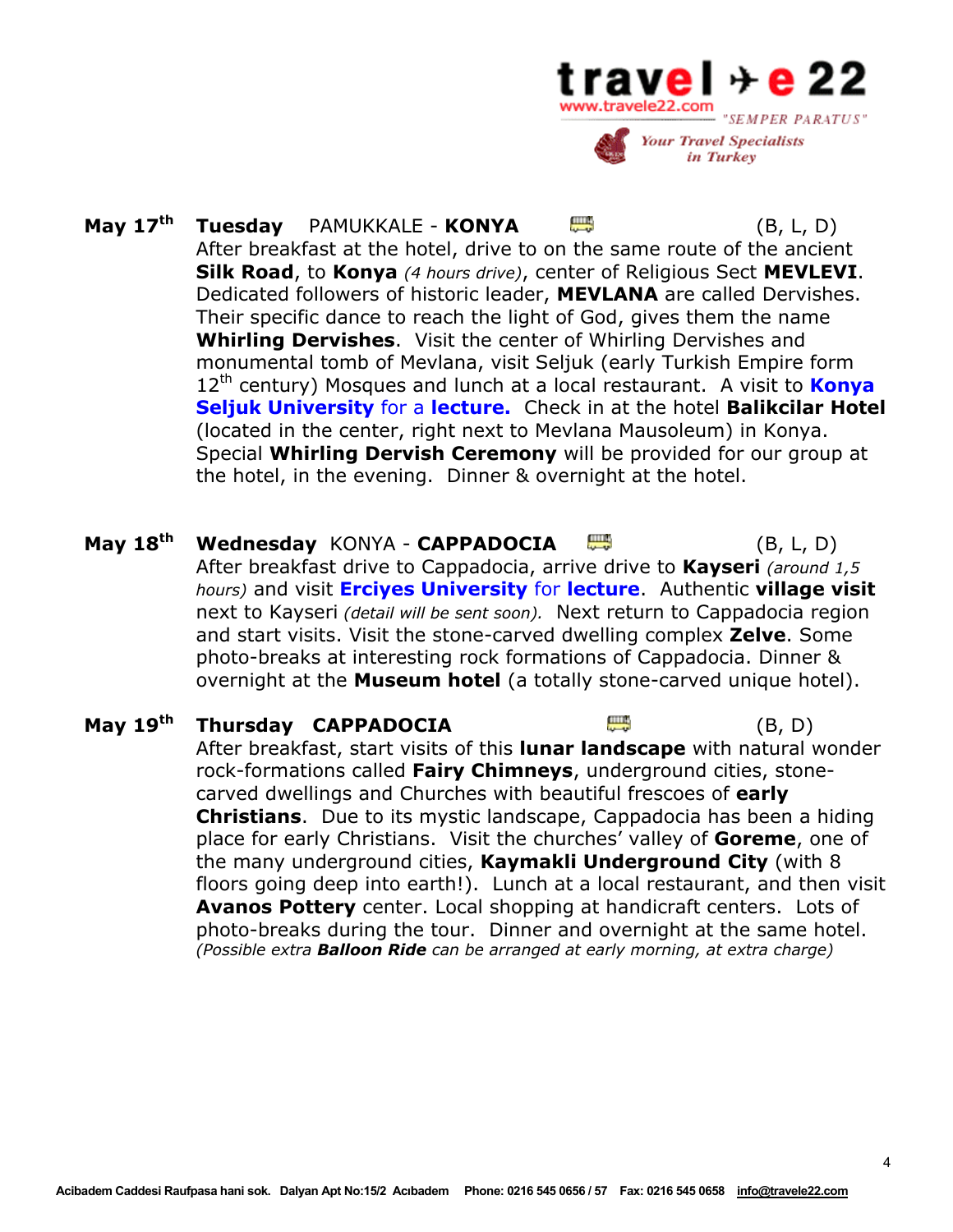

- **May 20th Friday** CAPPADOCIA - **ANKARA** (B, L) After breakfast at the hotel, drive to the Nation's Capital, Ankara *(4 hours drive)*. Visit the **Salt Lake** Enroute. Arrive at Ankara and have lunch at the **Historic Fortress of Ankara** with unique early Wooden Houses. Our lunch will be a four-hundred-years-old Wooden House, **Zenger Pasha Restaurant**. Next, visit the **Anatolian Civilizations Museum**, with its unique collections of **Early Stone Age**, Neolithic Age, Bronze Age, Urartu State and the Empire of **Hittites**. Next, drive to hotel. Next an easy visit to the **Middle Eastern Technical University** for a **lecture**. Overnight at the **METU Guest House**.
- **May 21st Saturday ANKARA** (B, L) After breakfast at the guest house, visit and **lecture** at **Bilkent University**. Lunch will be arranged within the campus premises. Rest of the day free in Ankara, Nation's Capital since 1923 by Ataturk. Overnight at the **METU Guest House.**
- **May 22<sup>nd</sup> Sunday** ANKARA **NORTHERN CYPRUS** <sup>→</sup> (B, L, D) After breakfast at the hotel, fly directly from ANK to Northern Cyprus *(around 2 hrs 35 min. flight)* and arrive to **Lefkose** city, and transfer to **Yakin Dogu University** of Turkish Cyprus. **Lecture** and campus visit. Then check-in at the **campus hotel** of Yakin Dogu University, 15 min. far from the university. Dinner and overnight at the hotel.
- **May 23<sup>rd</sup> Monday NORTHERN CYPRUS <b>And All All And All And All And All And All And All And All And All And All And A** After breakfast at the hotel, drive to the city of **Girne** for historic visits. Free time to wonder around. Dinner and overnight at the hotel.
- **May 24<sup>th</sup> Tuesday NORTHERN CYPRUS ISTANBUL USA <sup>→</sup> 豐 (B)** After breakfast flight back to Istanbul, and transfer to international departures for flight back to USA. End of services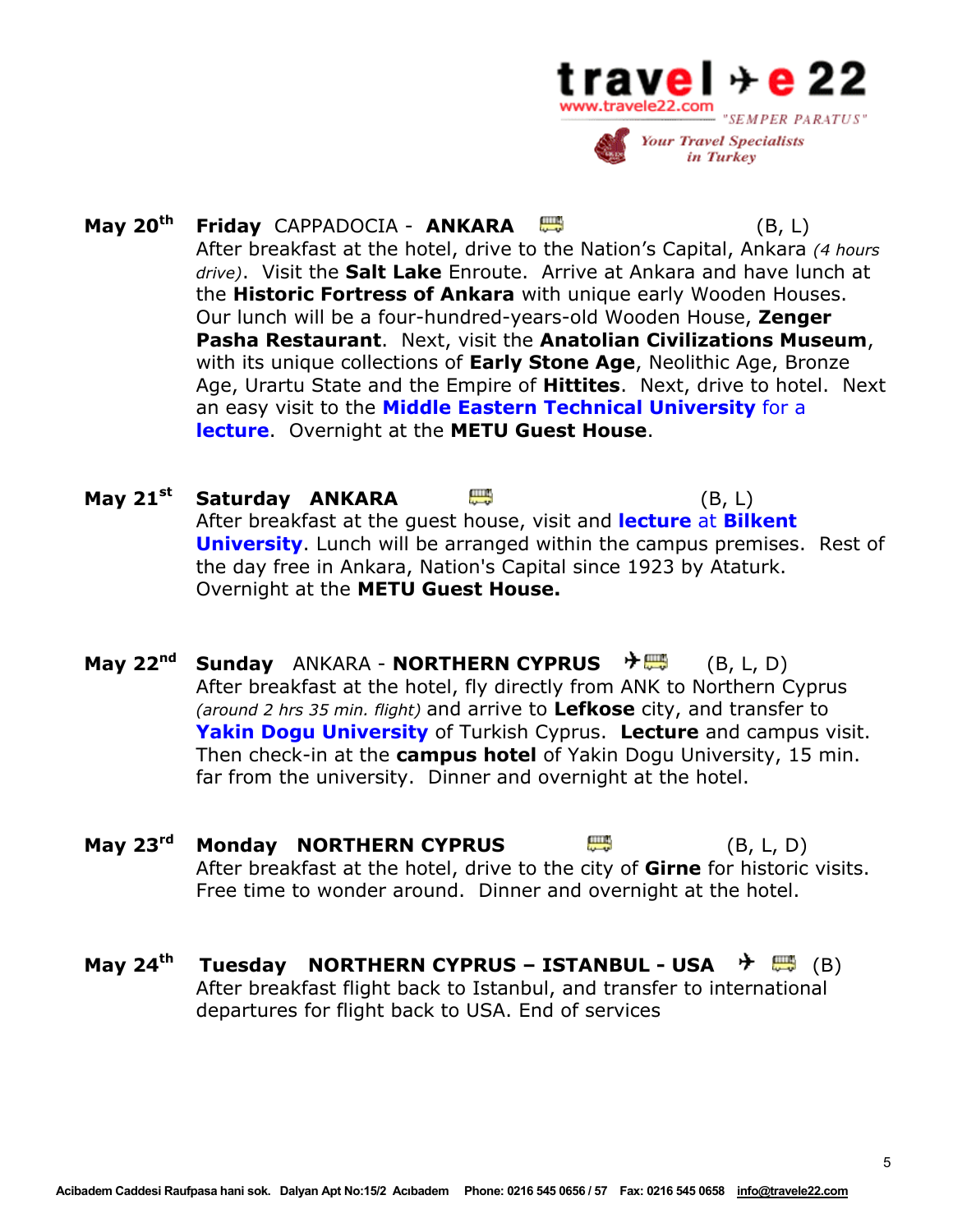

# **Hotels**

• **May 10 - May 14** 4 nights ISTANBUL Pera Palas **http://www.perapalas.com/**









• **May 14 - May 15** 1 night IZMIR **Ismira Hotel** 



• **May 15 - May 16** 1 night KUSADASI Merit Sunset



• **May 16 - May 17** 1 night

PAMUKKALE **Richmond Thermal** http://www.richmondhotels.com.tr/eng/termal.asp?act=termal

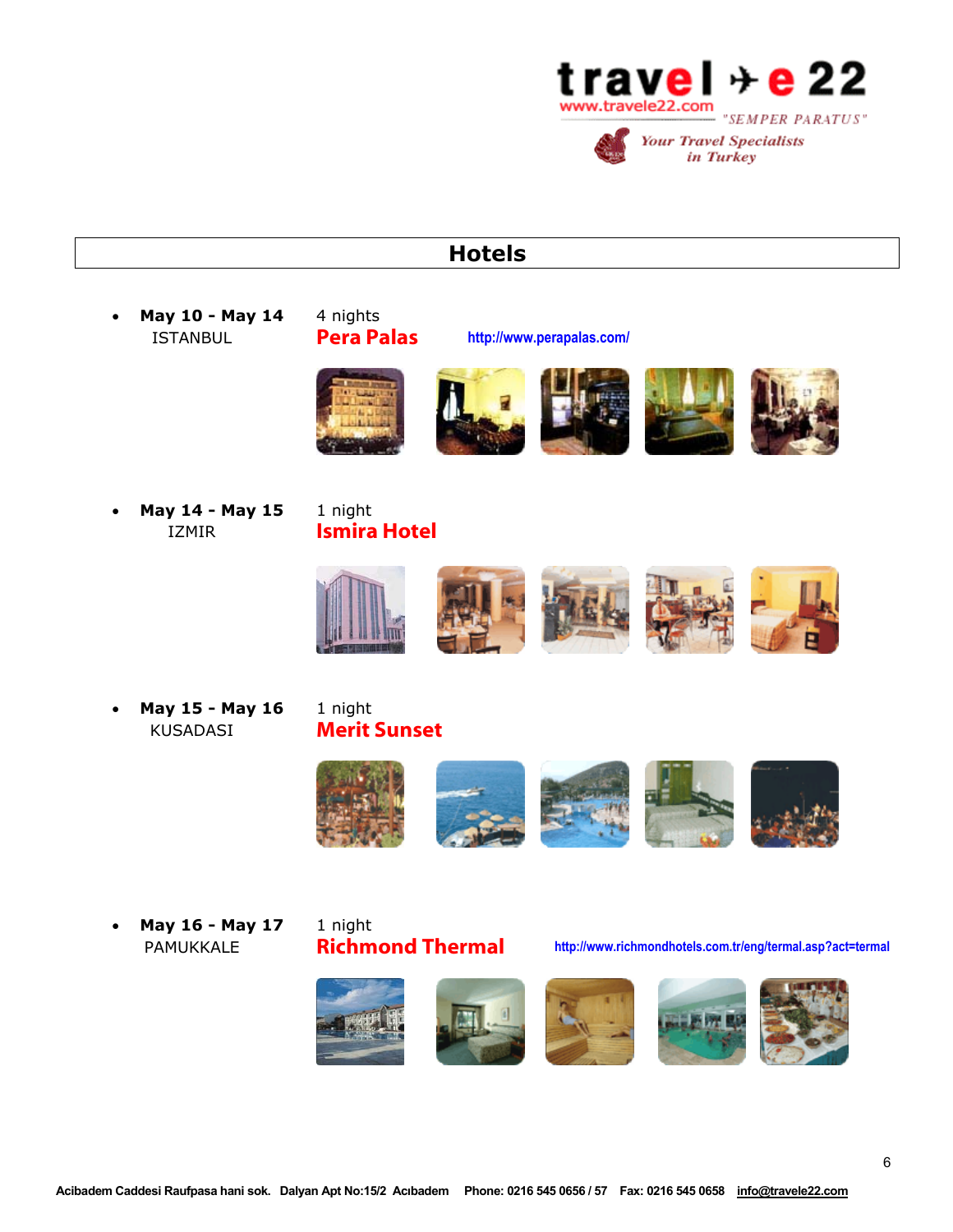



• **May 17 - May 18** 1 night KONYA Balikcilar **http://www.balikcilar.com/** 











CAPPADOCIA Museum Hotel

• **May 18 - May 20** 2 nights **http://www.museum-hotel.com/index1.html** 



• **May 20 - May 22** 2 nights ANKARA

# METU Guest House



• **May 22 - May 24** 2 nights **Yakin Dogu University Campus Hotel**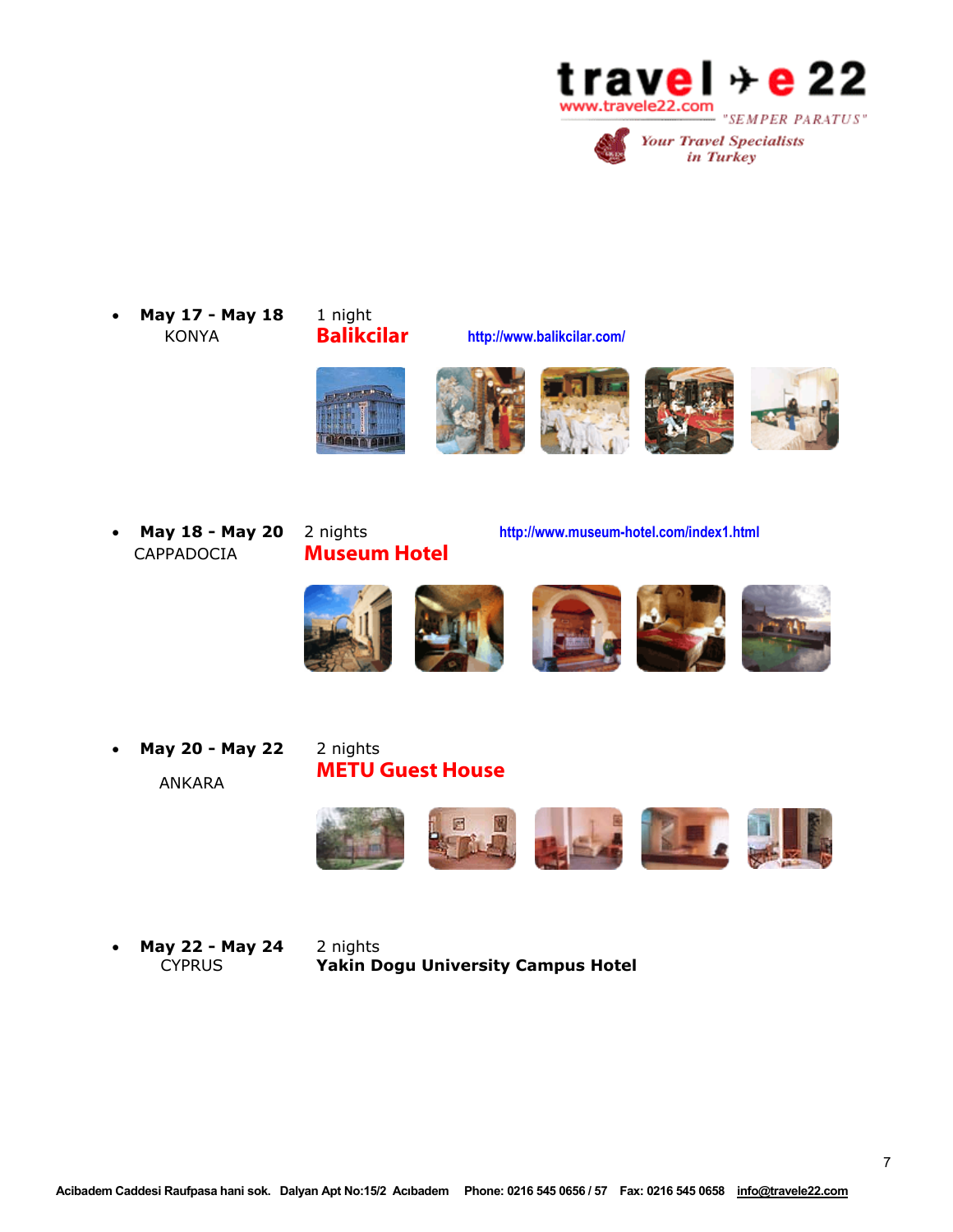

## **Included Features:**

- Professional **Licensed Tour Guide** of **Travel e22**. Guide will be together with the group throughout the trip.
- **All hotel overnights**, at **selected hotels** in Istanbul (4 nights), Izmir (1 night), Kusadasi (1 night), Pamukkale (1 night), Konya (1 night), Cappadocia (2 nights), Ankara (2 nights at METU guest house) and Cyprus (2 nights). *Total of 14 nights*
- **All meals** as mentioned in the itinerary **(B=Breakfast, L=Lunch, D=Dinner)**  14 breakfasts at the hotels 9 lunches at selected local restaurants 5 dinners at specially selected deluxe restaurants 7 dinners at hotels of stay *Totally 36 meals*
- **Air-con deluxe bus** (25 seats or 15 seats depending on the group size) throughout the journey **in Turkey, and in Cyprus**. All airport-hotel-airport transfers All daily tours, and long trip throughout Anatolia. All visits to universities and government offices

All night drives to the restaurants

## • **3 Local flights as**

| Istanbul - Izmir  | <sub>on</sub> | May 14th, 2005              |
|-------------------|---------------|-----------------------------|
| Ankara - Cyprus   | on.           | May 22 <sup>nd</sup> , 2005 |
| Cyprus - Istanbul | on.           | May 24 <sup>th</sup> , 2005 |

- Entrance fees to all museums mentioned in the itinerary Totally 18 museum entrances
- Entrance into Turkish Bath (massage not included)
- **Bosphorus Cruise** by private yacht including dinner *(if the weather conditions do not allow, a special dinner will be arranged at a selected restaurant).*
- Whirling Dervish dance for halfhour at the hotel in Konya *(it is actually a religious ceremony, not a show)*
- Service charges
- All University connections, political figure visits are arranged by **Travel e22** for free.
- Possible village visits are now being arranged.
- Detailed speakers, and suggested key-speakers list will be provided soon, for your information & confirmation.